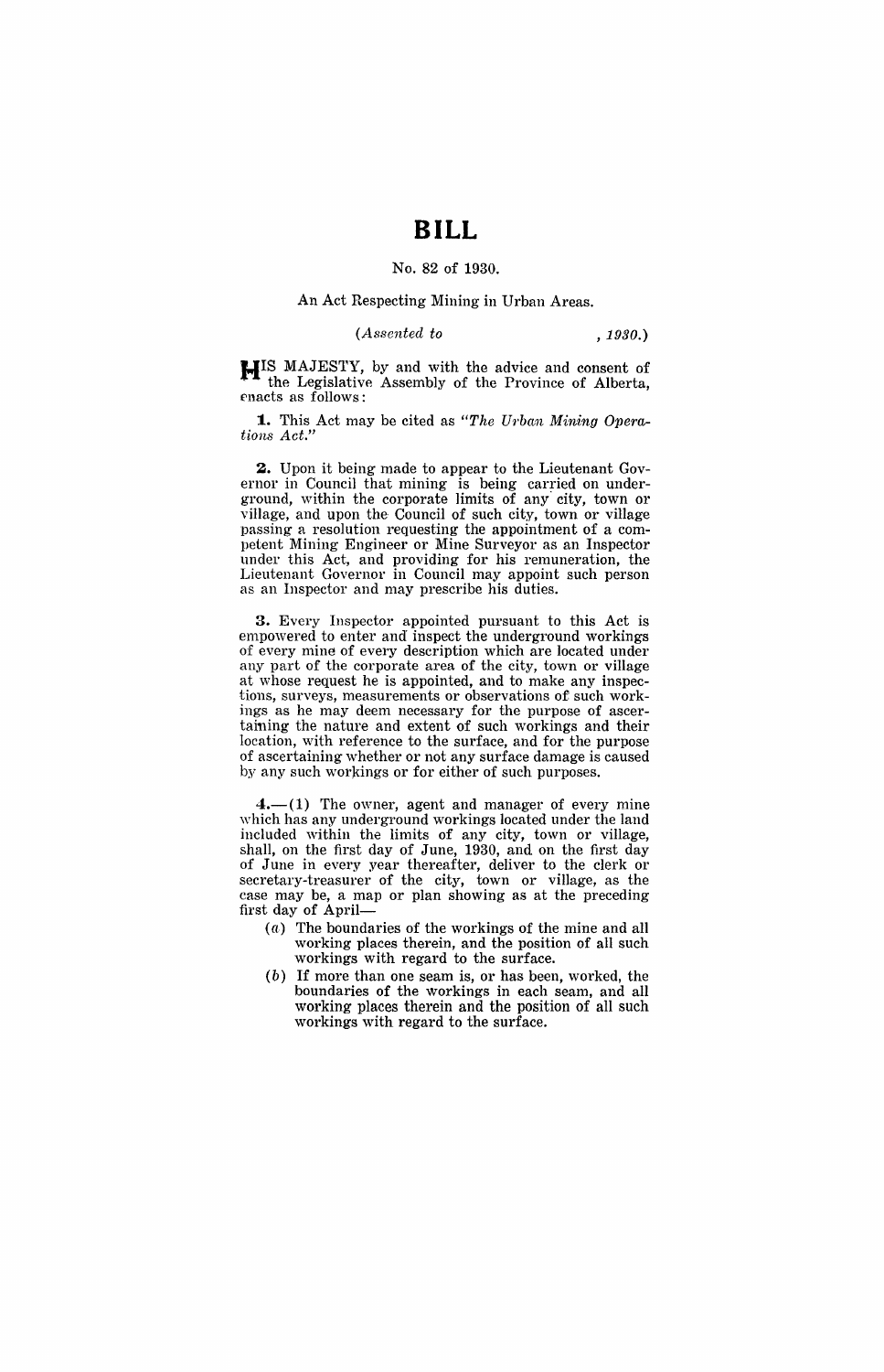(2) In the case of a mine to which The Mines Act or any Act substituted therefor applies, the requirements of this section shall be deemed to be complied with upon the delivery to the clerk or secretary-treasurer of the city, town or village, as the case may be, of a copy, on durable material, of the plan of the mine kept pursuant to the said Act, made up to the first day of April preceding the filing thereof.

In the case of any other mine, the plan shall be made upon durable material and shall be drawn to a scale of one inch to two hundred feet.

**5.** The Lieutenant Governor in Council may, from time to time, appoint one or more persons as a commission for the purpose of investigating, reporting upon, 'and making recommendations with regard to any matter or thing relating to the operation of all, or any, mines in the corporate limits of cities, towns and villages, or of any cities, towns and villages, named in any such order and with regard to the nature and extent of the effects upon the surface which has, or is likely to be, caused by reason of any such operations, and with regard to the nature of any legislative provisions which the commission deemg reasonable and proper in the circumstances; and every such commission and every member thereof shall have for any such investigation, all the powers conferred upon an inspeetor by section 3 of this Act, and in addition shall have all the powers which are, or may be, conferred upon a commissioner appointed pursuant to *The Public Inquiries Act.* 

**6.** The owner; agent and manager of every mine shall afford every inspector and every commission and every member of such commission appointed pursuant to this Act to make any inspection, survey or observation authorized by this Act, every reasonable facility for so doing and every such inspector, commission, or member of a commission making any such inspection, survey or observation shall be accompanied by an official of the mine who, in the case of a coal-mine, shall be the holder of a first, second, or third class certificate of competency, whilst engaged upon making any inspection, survey or observation underground.

**7.** Every owner, agent or manager of any mine who omits or neglects to deliver any plan at the times and in the manner prescribed by this Act shall be guilty of an offence punishable, on summary conviction, by a penalty of not more than five hundred dollars and costs.

**8.** Every person who hinders, interferes with, or obstructs any inspector, commission or member of a commission appointed pursuant to this Act in making or carrying out any inspection, survey or observation which he is by this Act empowered to make, shall be guilty of an offence, punishable upon summary conviction; and if the person convicted is the owner, agent, manager or an official of the mine, he shall be liable to a penalty of not more than five hundred dollars and costs, and if any other person, he shall be liable to a penalty of not more than one hundred dollars and costs.